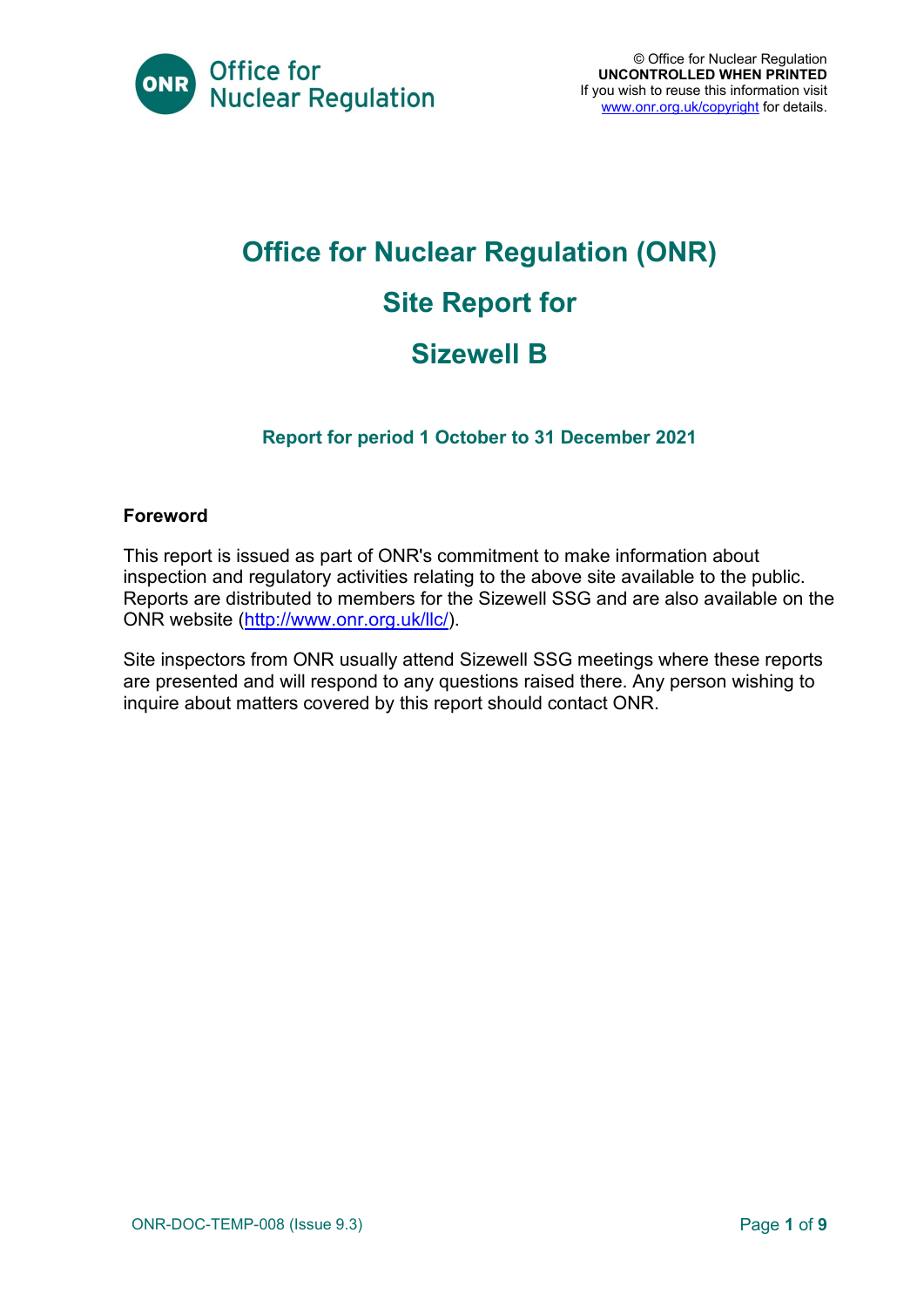

### **Table of Contents**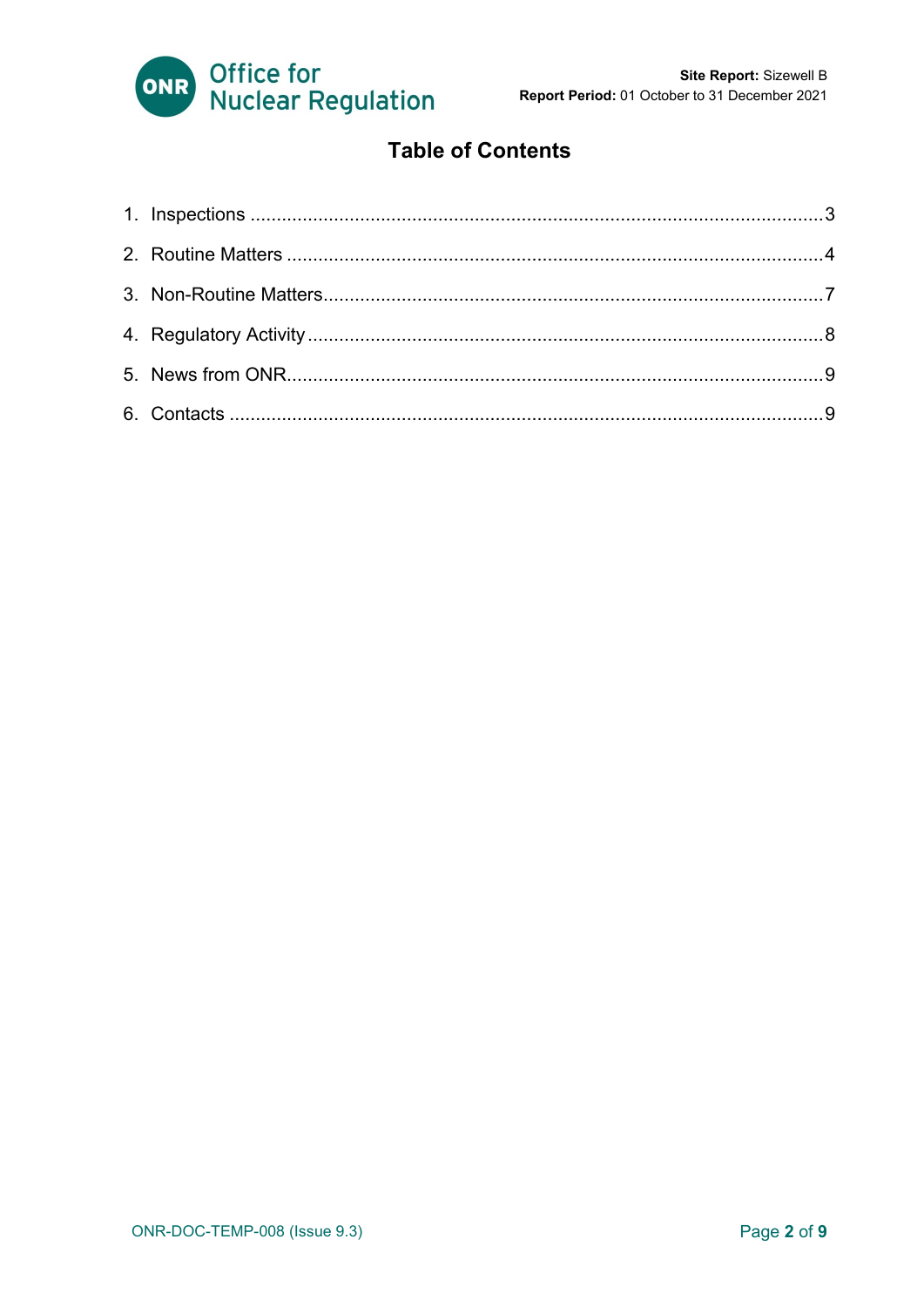

## <span id="page-2-0"></span>1. Inspections

### 1.1. Dates of Inspection

The ONR site inspector made inspections on the following dates during the report period 1 October to 31 December 2021:

- 5 to 7 October
- 2 to 4 November
- 16 to 18 November
- 1 to 2 December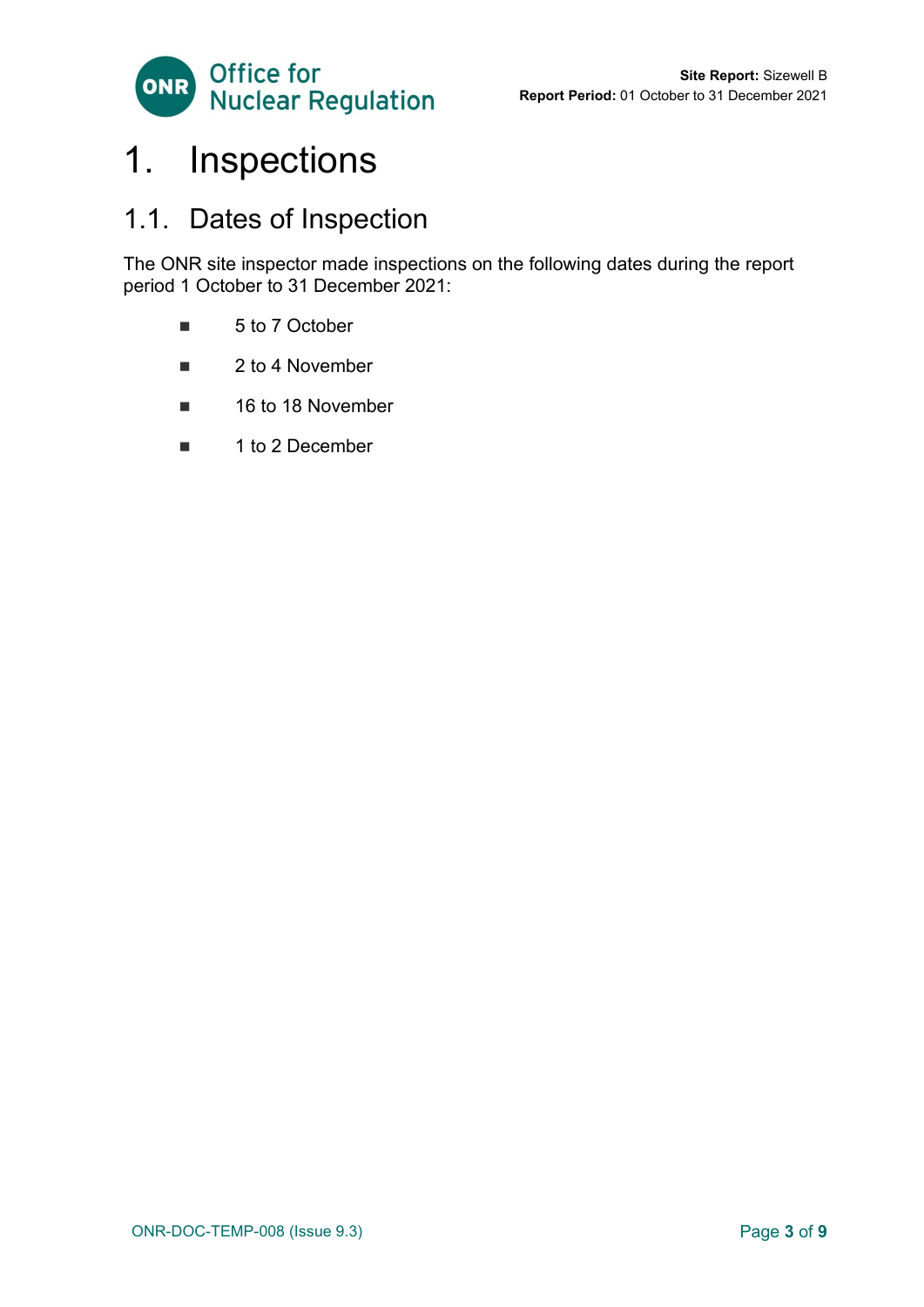

### <span id="page-3-0"></span>2. Routine Matters

### 2.1. Inspections

Inspections are undertaken as part of the process for monitoring compliance with:

- the conditions attached by ONR to the nuclear site licence granted under the Nuclear Installations Act 1965 (NIA65) (as amended);
- the Energy Act 2013;
- the Health and Safety at Work Act 1974 (HSWA74); and
- regulations made under HSWA74, for example the Ionising Radiations Regulations 2017 (IRR17) and the Management of Health and Safety at Work Regulations 1999 (MHSWR99).

The inspections entail monitoring licensee's actions on the site in relation to incidents, operations, maintenance, projects, modifications, safety case changes and any other matters that may affect safety. The licensee is required to make and implement adequate arrangements under the conditions attached to the licence in order to ensure legal compliance. Inspections seek to judge both the adequacy of these arrangements and their implementation.

In this period, routine inspections of Sizewell B covered the following:

- **EXAMINATION** examination, maintenance, inspection and testing;
- management of operations including control and supervision;
- **E** emergency preparedness;
- $\blacksquare$  incidents on the site.

Members of the public, who would like further information on ONR's inspection activities during the reporting period, can view site Intervention Reports at [www.onr.org.uk/intervention-records](http://www.onr.org.uk./intervention-records) on our website [www.onr.org.uk.](http://www.onr.org.uk/) Should you have any queries regarding our inspection activities, please email [contact@onr.gov.uk.](mailto:contact@onr.gov.uk)

#### **Examination, maintenance, inspection and testing**

Throughout 2021-22, ONR has been carrying out a Chief Nuclear Inspector's (CNI) themed inspection on the management of ageing assets. This comprises a series of inspections across nuclear site licensees, the purpose of which is to seek evidence of sustainable programmes for the management of ageing assets against four themes:

- **n** monitoring of ageing;
- **n** organisational capability;
- obsolescence:
- **n** ongoing investment.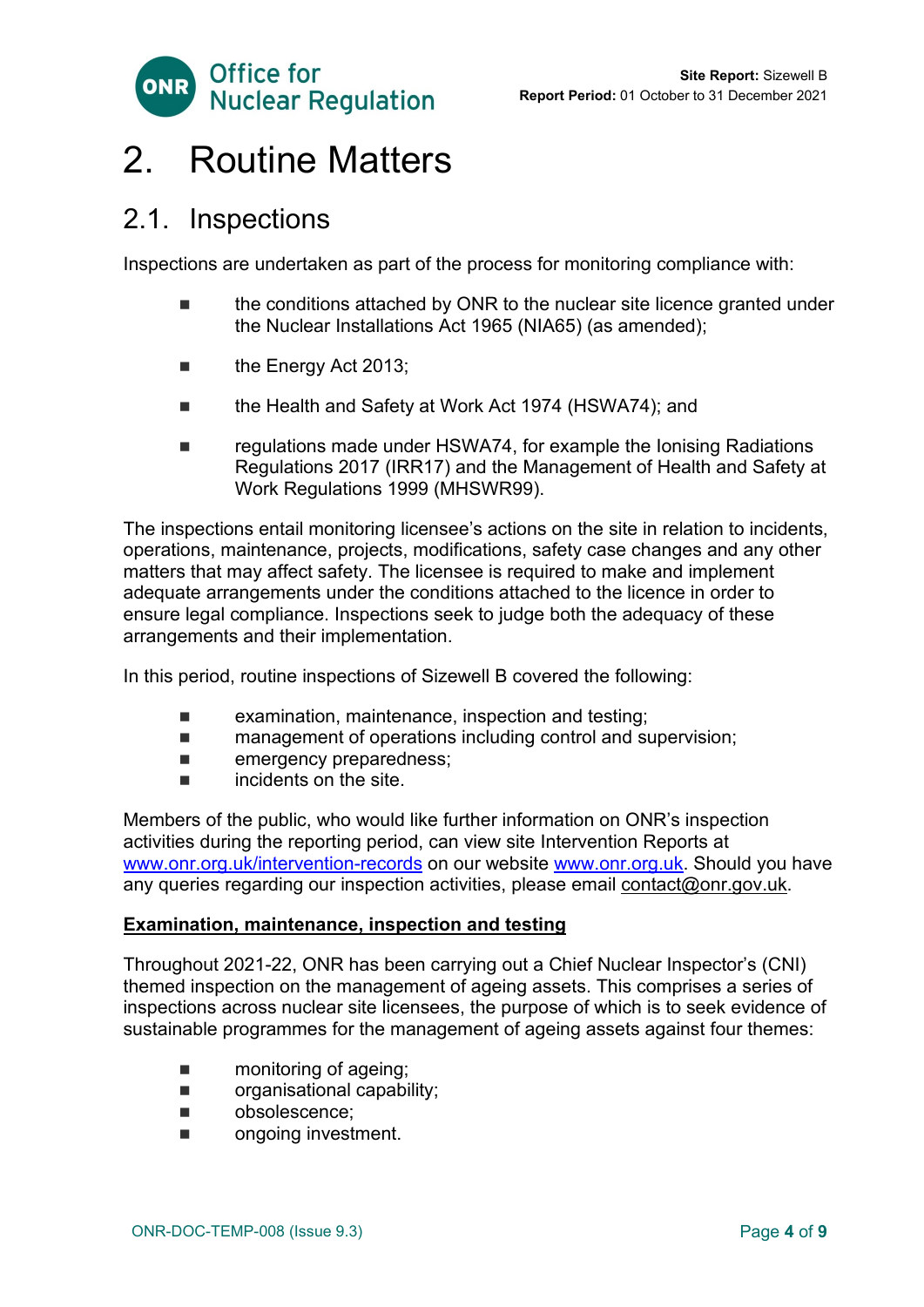

During the reporting period two teams of specialist inspectors visited the site to inspect Sizewell B as an example of EDF Energy's arrangements for the management of ageing assets.

The first team consisted of specialist inspectors from the fault studies, electrical engineering and structural integrity disciplines, and considered monitoring of ageing and obsolescence. The inspection sampled EDF's arrangements for ageing management and their implementation for the systems under consideration; for the purposes of the inspection, these were the:

- condensate storage transfer system;
- **Example 2** reactor protection system;
- **E** perimeter intruder detection system.

The inspection included discussions with various responsible members of EDF staff, both at Sizewell B and at the central corporate headquarters. This included system engineers, senior management, and independent nuclear assurance evaluators. Overall, the team concluded that the arrangements for ageing management had been adequately implemented in line with ONR's expectations, and some examples of good practice in the proactive ageing management of plant were identified.

The second team consisted of specialist inspectors from the leadership and management for safety and quality and supply chain management disciplines, and considered organisational capability and ongoing investment. The inspection comprised discussions with EDF staff (both at Sizewell B and in the corporate headquarters), a walkdown of ongoing investment projects at the site relevant to ageing, and a review of plant records and other documentation. Overall, the team considered that EDF demonstrated that it was maintaining adequate arrangements and organisational capability to support the management of ageing assets at Sizewell B.

#### **Management of operations including control and supervision**

The nominated site inspector carried out an inspection of Sizewell B's implementation of its technical specifications, which are the means by which the site ensures that it complies with the limits and conditions of its safety case. The inspection was carried out by sampling some of the activities underpinning compliance with those technical specifications, and by discussing the conduct of these operations with control room staff.

The site inspector considered that the requirements of the technical specifications were well captured in surveillance test procedures, and even when those requirements were complex the test procedures and supporting documents and databases provided sufficient information and cross-references that it was easy to confirm that the requirements had been met. It was also clear from the ease with which the control room staff explained the various procedures and databases, and navigated the technical specifications, that they were very familiar with the contents and format of the technical specifications.

#### **Emergency preparedness**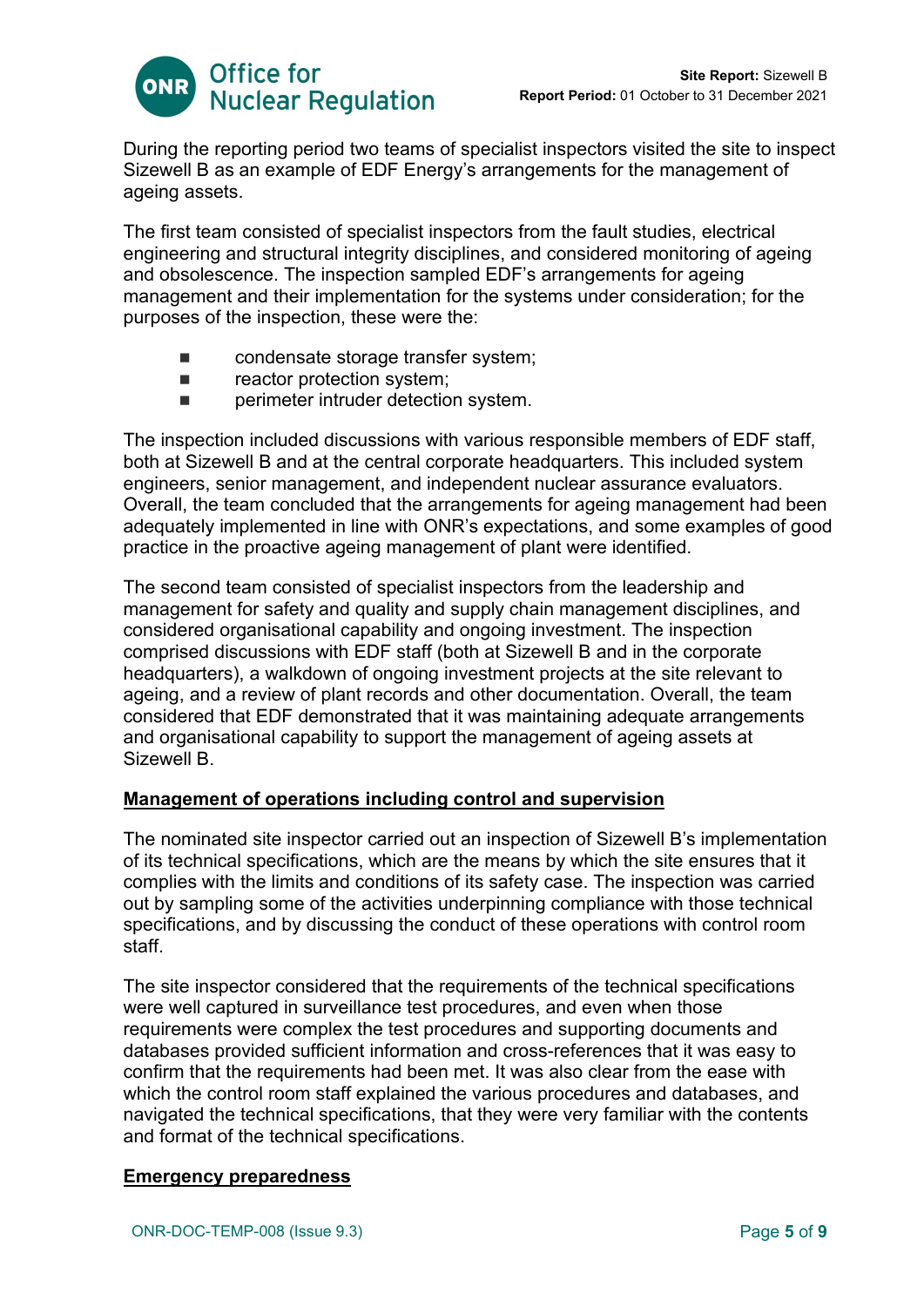

During December Sizewell B performed its annual demonstration of its emergency arrangements to ONR. The scenario tested was a straightforward security threat coupled with an independent plant fault, complicated by the fact that the scenario took place outside of normal working hours and made use of the off-site alternate emergency control centre.

Overall the ONR assessment team considered the exercise to be an adequate demonstration of the site's arrangements, and noted a very strong performance by the teams in a number of the control centres.

#### **Incidents on the site**

The nominated site inspector carried out an inspection of Sizewell B's arrangements for notifying, recording, investigating and reporting incidents on the site. He spoke to members of the licensee organisation, viewed incident reports and other follow-up and summary reports, and interrogated the licensee's own databases to gather information for his inspection. He concluded that the licensee has robust procedures in place to identify, categorise and report incidents on the site. In particular, he considered that events were being reported to ONR in accordance with our guidance, and were being investigated by suitably qualified and experience persons.

He also noted that the various departments within the licensee's organisation were able to demonstrate ownership of their own trending data, and were able to point to specific improvements they had made as proof of the efficacy of their trending.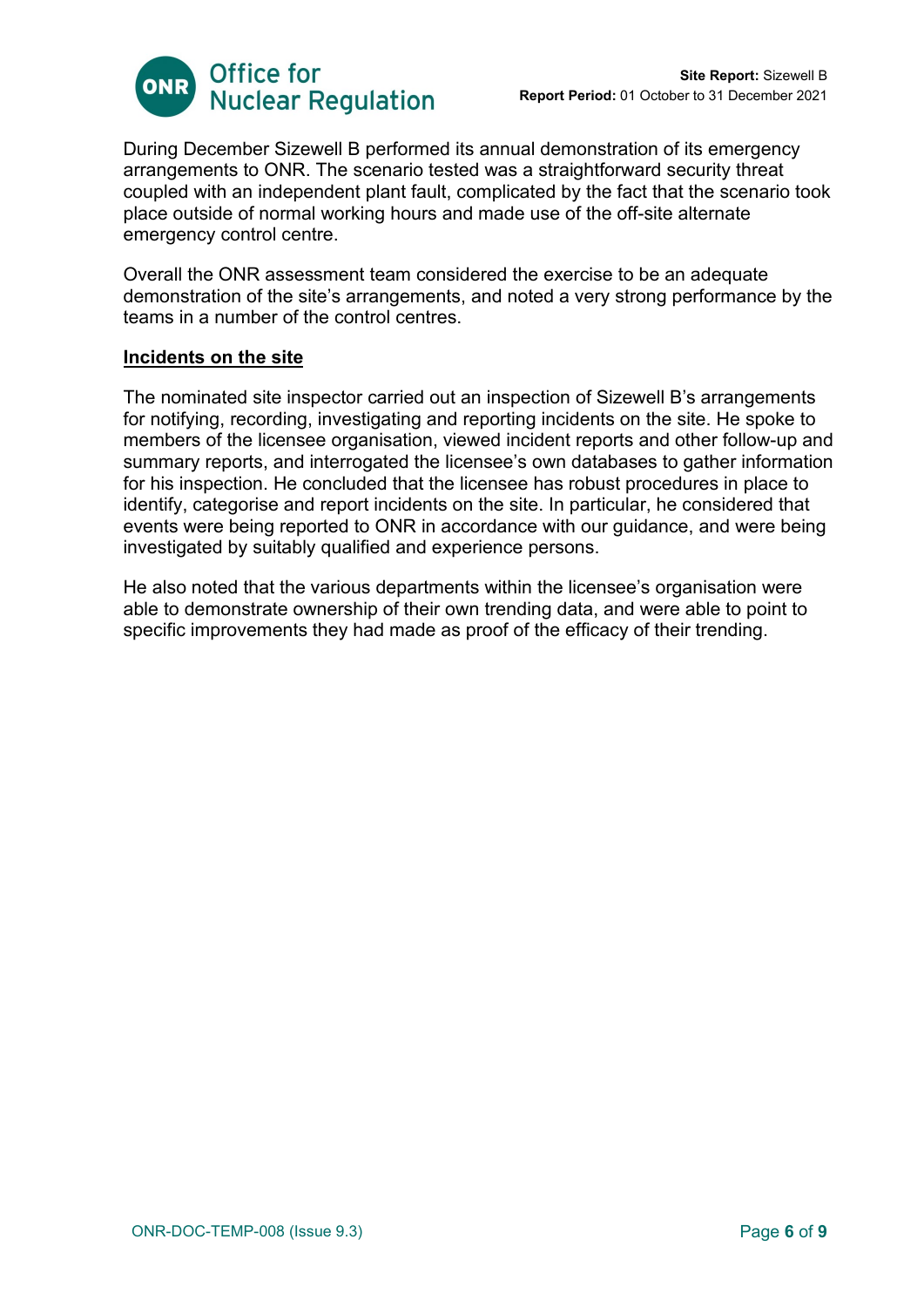

## <span id="page-6-0"></span>3. Non-Routine Matters

Licensees are required to have arrangements to respond to non-routine matters and events. ONR inspectors judge the adequacy of the licensee's response, including actions taken to implement any necessary improvements.

Matters and events of particular note during the period were:

 In November 2021, during the ongoing dry fuel store campaign, ONR was notified that routine checks had revealed the presence of a damaged fuel element in the dry fuel store cask that was currently being loaded.

The safety case for long-term storage of fuel at the dry fuel store currently only covers undamaged fuel. As a result, as fuel from the spent fuel pond is loaded into casks for long-term storage in the dry fuel store, there are a number of checks to ensure that the fuel that has been loaded is not damaged. It was one of these checks that identified the damaged fuel. The checks prevent casks with damaged fuel from being sent to the dry fuel store, but do not stop it from being stored in the spent fuel pond building.

There was no immediate safety consequence to this discovery, and at present the fuel remains sealed in the cask in the spent fuel pond building. We have no regulatory concerns about the safety of the cask in its current location, and are engaging with EDF as it considers it options for dealing with the affected cask.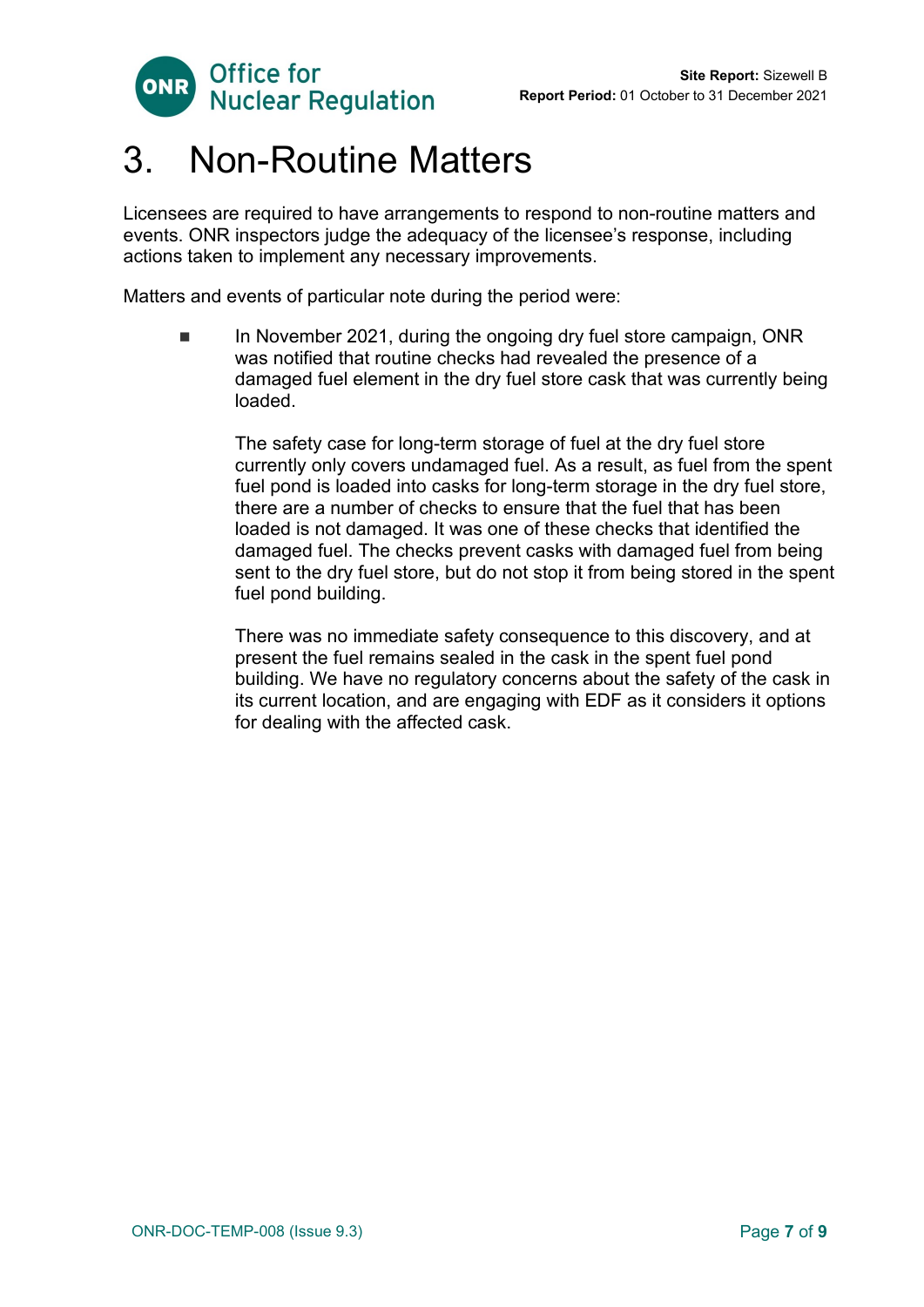

# <span id="page-7-0"></span>4. Regulatory Activity

ONR may issue formal documents to ensure compliance with regulatory requirements. Under nuclear site licence conditions, ONR issues regulatory documents, which either permit an activity or require some form of action to be taken; these are usually collectively termed 'Licence Instruments' (LIs) but can take other forms. In addition, inspectors may take a range of enforcement actions, to include issuing an Enforcement Notice.

No LIs, Enforcement Notices or Enforcement letters were issued during this period.